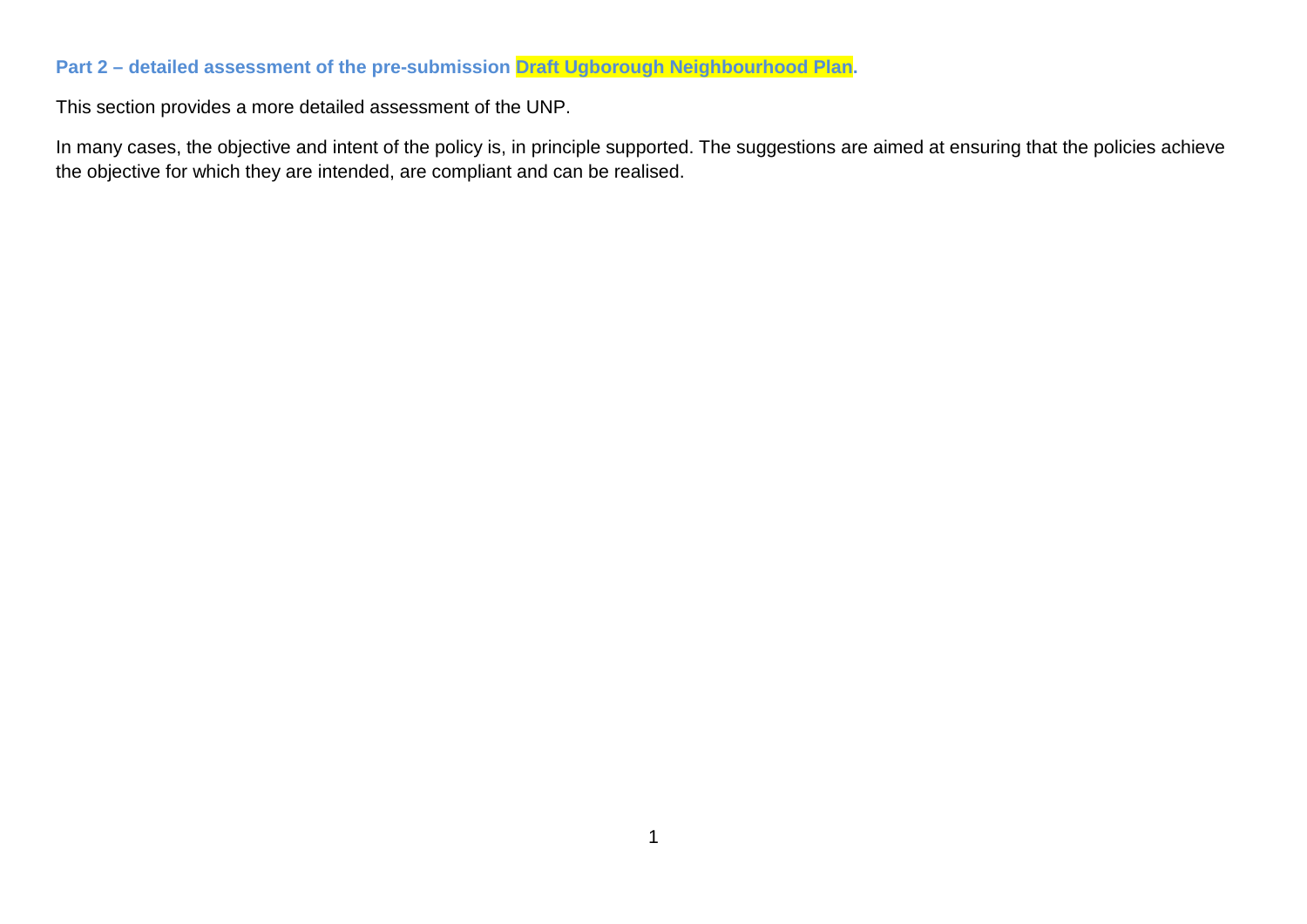| <b>Section/ Policy</b> | <b>Issue</b>                                                                                                                                                                                                                                       | <b>Relevant National Guidance</b>   | <b>Options/actions for potential</b><br>changes                                                                                                                                                                                                                                                                                                                                                                                       |
|------------------------|----------------------------------------------------------------------------------------------------------------------------------------------------------------------------------------------------------------------------------------------------|-------------------------------------|---------------------------------------------------------------------------------------------------------------------------------------------------------------------------------------------------------------------------------------------------------------------------------------------------------------------------------------------------------------------------------------------------------------------------------------|
|                        | Insert section headers as appropriate                                                                                                                                                                                                              |                                     |                                                                                                                                                                                                                                                                                                                                                                                                                                       |
| <b>Introduction</b>    | Whilst SHDC is preparing a new Local Plan - 'Our Plan',<br>this has not been adopted and has yet to be subject to<br>formal public consultation – giving it negligible weight in<br>planning terms.                                                |                                     | Include reference to the adopted<br>SHDC Core Strategy 2006 - 2016                                                                                                                                                                                                                                                                                                                                                                    |
| Vision                 | Is the text in the green box the Vision? It says it is an aim?<br>Present the Vision under a clear heading.                                                                                                                                        | Para 14 - Presumption in<br>Favour. | Suggested revisions to the Vision:<br>The Ugborough Neighbourhood<br>Plan<br>Area sits between Dartmoor and<br>the sea with a distinct historic and<br>natural environment and is a<br>strong,<br>balanced, rural community. Our<br>Vision is to maintain and enhance<br>its character, support the local<br>community while responding to<br>evolving needs and aspirations<br>and striving towards a sustainable<br>future for all. |
| Heritage - P26         | Is recognising something an objective? Would the<br>objective be better to not only maintain, but to enhance<br>where the opportunity arises?<br>The bullet points under 'reasoned justification' seem to<br>make a more logical set of objectives |                                     | Revise objectives so that they are<br>measurable.                                                                                                                                                                                                                                                                                                                                                                                     |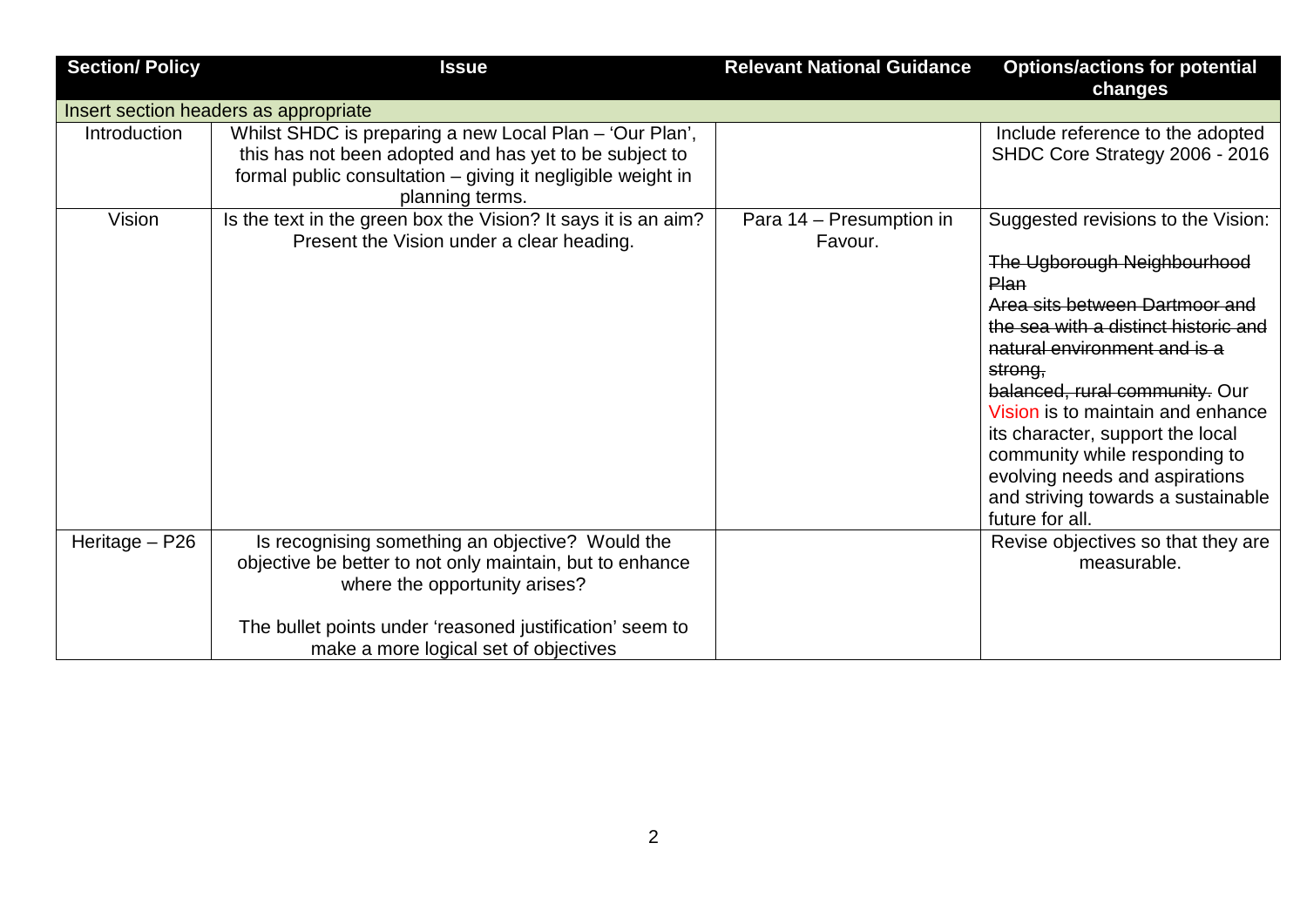| Policy UG1:     | Much of the proposed policy text does not contribute to       | Revise the policy wording, taking        |
|-----------------|---------------------------------------------------------------|------------------------------------------|
| <b>Historic</b> | meeting the theme objective(s). A policy should not state     | out a number of criteria that are        |
| <b>Features</b> | that any proposal 'will be refused' as the determination of a | ill-defined or cannot be enforced.       |
|                 | planning application is a result of consideration of          | Suggested amendments:                    |
|                 | numerous material considerations, and seldom on a single      |                                          |
|                 | policy requirement                                            | Development will be supported            |
|                 |                                                               | where it:                                |
|                 | There is clear policy requirement regarding the historic      | $\Box$ . makes the most of               |
|                 | environment from national to local. Specific comment on       | opportunities to draw on the             |
|                 | development proposals regarding the historic environment      | contribution                             |
|                 | comes from Historic England, so there is no need to make      | made by the historic environment         |
|                 | subjective statements regarding impact.                       | to the character of the                  |
|                 |                                                               | place and communities it                 |
|                 | Throughout the document references are made to things         | sustains;                                |
|                 | being 'refused permission'. This is not a statement that      | <del>□. takes account of the</del>       |
|                 | should be included within individual policies, because a      | desirability of making a positive        |
|                 | proposal could still be given permission, it depends on the   | contribution to local character;         |
|                 | balance of benefits and impacts. The preferred phrasing       | $\Box$ . respects the local character of |
|                 | should be that 'proposals will not be supported where'        | the surroundings and                     |
|                 |                                                               | take every opportunity, through          |
|                 |                                                               | use of design and local                  |
|                 |                                                               | materials, to reinforce local            |
|                 |                                                               | distinctiveness; and                     |
|                 |                                                               | Can demonstrate that respects            |
|                 |                                                               | and positively responds to               |
|                 |                                                               | identified listed buildings within       |
|                 |                                                               | the plan area.                           |
|                 |                                                               | <b>E.</b> does not dominate the views of |
|                 |                                                               | the landscape or the view of             |
|                 |                                                               | the Grade 1 listed Church of St          |
|                 |                                                               | Peter.                                   |
|                 |                                                               | Development that detracts from a         |
|                 |                                                               | historic or vernacular                   |
|                 |                                                               | feature will be refused permission.      |
|                 |                                                               | In particular development                |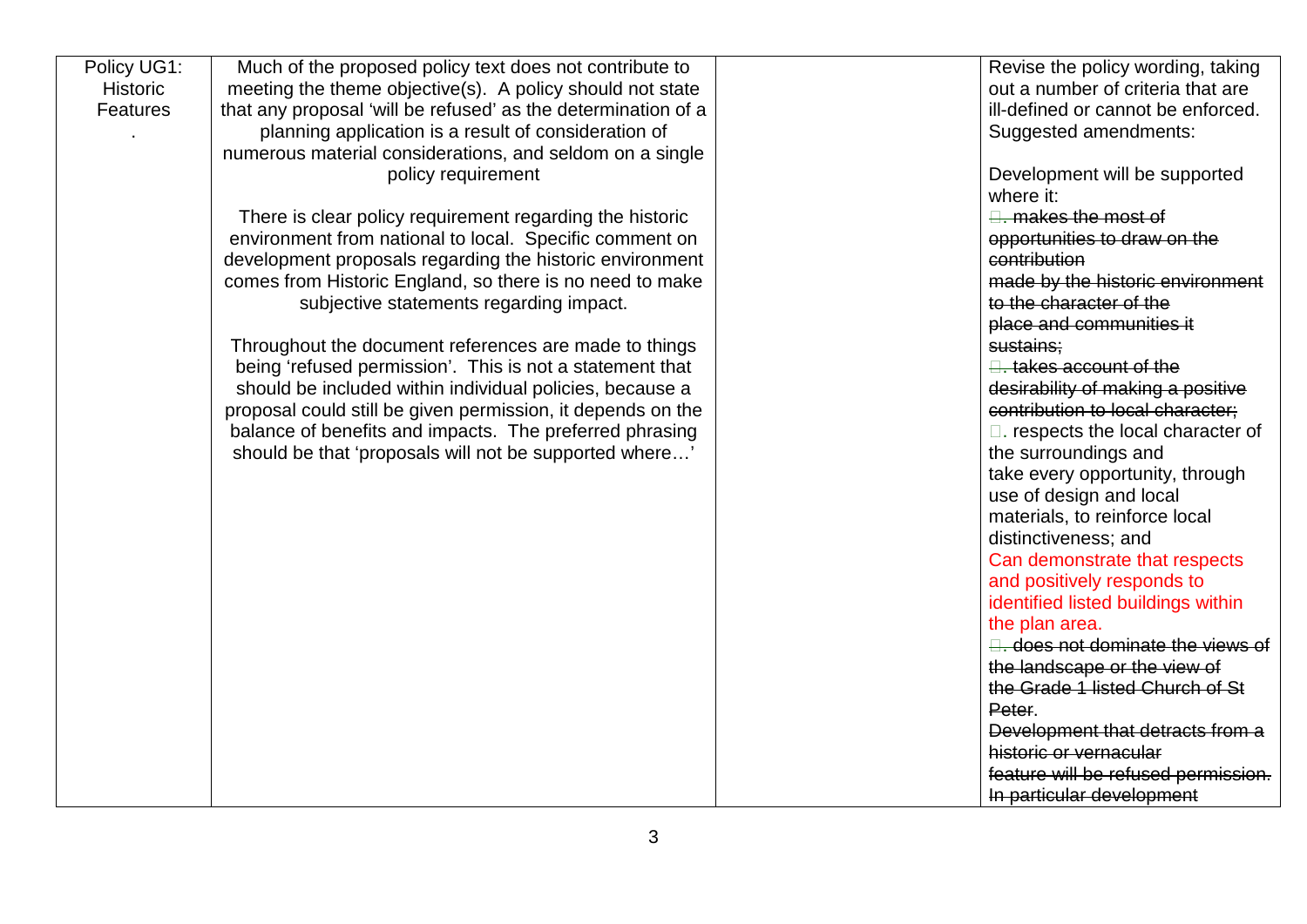|                 |                                                            | that would destroy or obscure the    |
|-----------------|------------------------------------------------------------|--------------------------------------|
|                 |                                                            | importance of the feature.           |
|                 |                                                            | These can comprise buildings         |
|                 |                                                            | such as 37 listed buildings in the   |
|                 |                                                            | Plan Area. And also the more         |
|                 |                                                            | humble features that combine to      |
|                 |                                                            | create the built heritage of the     |
|                 |                                                            | area, such as the Devon banks,       |
|                 |                                                            | hedges, walls, markers and gate-     |
|                 |                                                            | posts that bound the natural         |
|                 |                                                            | environment and the farmscapes       |
|                 |                                                            | typical of the Plan Area.            |
| UG2 - Skyline   | Change of emphasis of policy wording required. The         | <b>Suggested revision to policy</b>  |
| and Other Views | 'breaking of skylines' and 'views and vistas' is not       | wording:                             |
| and Vistas      | quantifiable. Most development will result in an altered   |                                      |
|                 | view or vista from somewhere, but that is not enough to    | Development will be supported        |
|                 | merit a refusal.                                           | where it maintains the               |
|                 |                                                            | distinctiveness and character of     |
|                 | Does the policy only refer to the views shown on the maps  | local skylines, views and vistas.    |
|                 | provided? If so, why only these?                           | Development in the Plan Area is      |
|                 |                                                            | typically below ridge lines and      |
|                 |                                                            | combines to create views and         |
|                 |                                                            | vistas. Where development            |
|                 |                                                            | breaks skylines and impinges on      |
|                 |                                                            | views and vistas it will be refused. |
| Transport &     | Is recognising something a valid policy objective? The     | Revise the objectives. Can the       |
| Movement        | rural nature of the transport network in the parish can be | NP identify objectives that can be   |
|                 | explained in the NP, but does not merit being an overall   | met by NP policies? How will         |
|                 | objective.                                                 | progress against these objectives    |
|                 |                                                            | be measured if the Highways          |
|                 |                                                            | Authority are not responsible for    |
|                 |                                                            | preparing or delivering the          |
|                 |                                                            | policies?                            |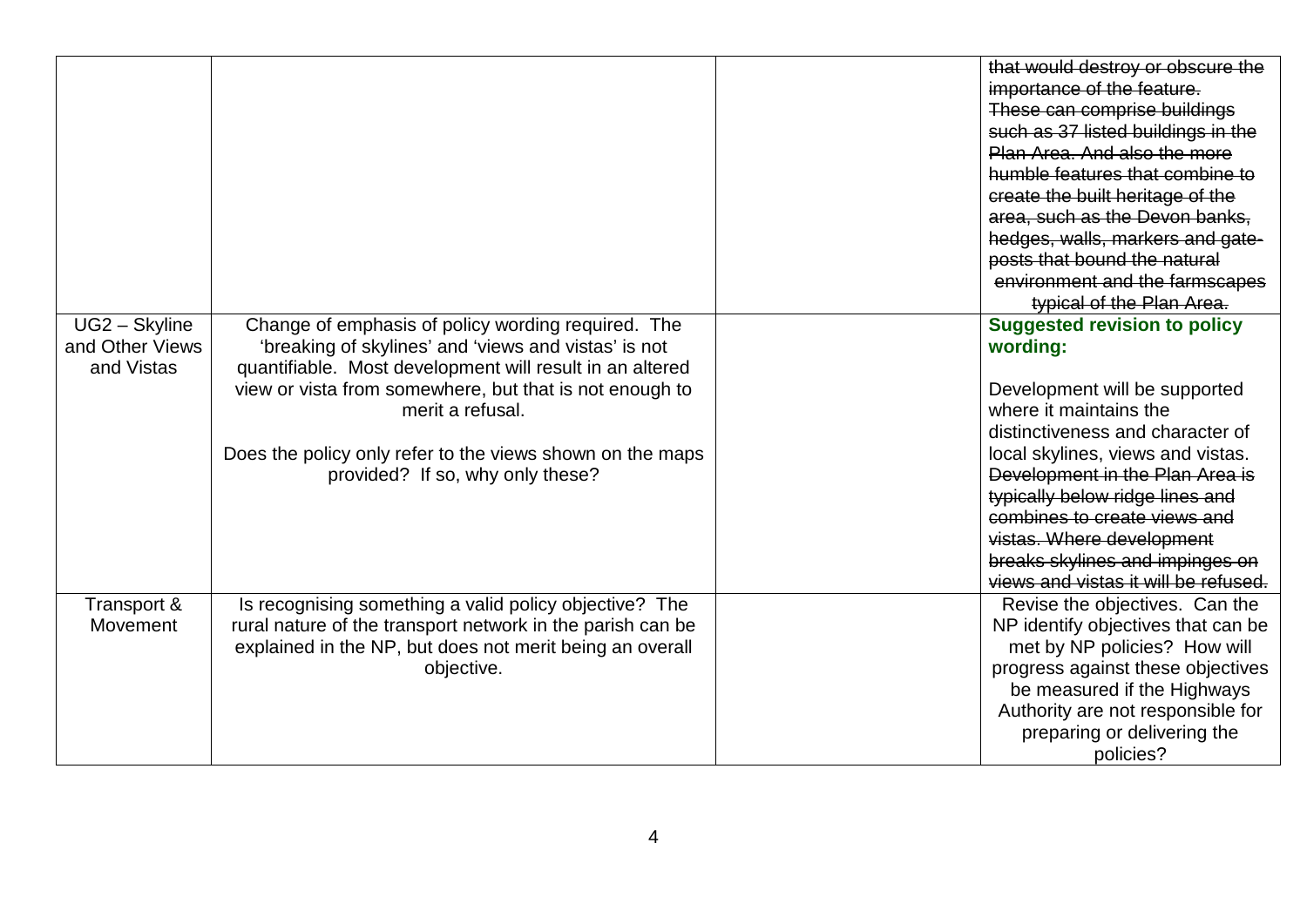| UG3 - Traffic    | Does associated mean 'adjoining'? Does any site in the         | NPPF para 193-                 |                                     |
|------------------|----------------------------------------------------------------|--------------------------------|-------------------------------------|
| <b>Flow</b>      | plan area allow 'direct and unhindered' access to all 3 of     | information requirements       | It is suggested that this objective |
|                  | the identified roads? What does 'unhindered' mean in this      | for applications, which should | and policy is removed from the      |
|                  | regard?                                                        | be proportionate to the nature | NP. To provide an understanding     |
|                  |                                                                | and scale of development       | of the traffic constraints of the   |
|                  | It is not a proportionate requirement for small development    | proposals'                     | parish, details could be included   |
|                  | proposals to justify the full range of impacts identified      |                                | in the 'Background' section.        |
|                  | within this policy. Such a requirement is likely to be         |                                |                                     |
|                  | considered too onerous on a developer of a small scheme.       |                                |                                     |
|                  | The Highway Authority will provide an assessment of            |                                |                                     |
|                  |                                                                |                                |                                     |
|                  | transport impact of a development proposal when                |                                |                                     |
|                  | discharging their statutory duty.                              |                                |                                     |
| Housing $-$ p34. | The objectives for housing need to be listed as bullet         | Para 47. To boost              | Revise the draft plan to include    |
|                  | points for clarity.                                            | significantly the supply of    | a minimum housing figure to be      |
|                  |                                                                | housing this is an             | achieved within the plan period.    |
|                  | The first objective simply says that the plan will deliver new | imperative for all LPAs, and   |                                     |
|                  | homes according to the policies within the plan. This is a     | needs to be reflected in NPs   |                                     |
|                  | basic function of the planning document, and not a specific    | too.                           |                                     |
|                  | housing objective.                                             |                                |                                     |
|                  |                                                                |                                |                                     |
|                  | The stated housing objective of providing homes for people     |                                |                                     |
|                  | 'within the plan area' is not consistent with SHDC             |                                |                                     |
|                  | allocations or Local Connection criteria. Someone              |                                |                                     |
|                  | currently residing outside the plan area could have a          |                                |                                     |
|                  | demonstrable housing need and also meet the required           |                                |                                     |
|                  | criteria to be housed in Ugborough.                            |                                |                                     |
|                  |                                                                |                                |                                     |
|                  | The plan is not able to state a maximum figure for new         |                                |                                     |
|                  | housing, but can set a minimum. This is because once a         |                                |                                     |
|                  | 'maximum' figure is reached it is not within the gift of the   |                                |                                     |
|                  | NP to prevent a suitable development proposal from being       |                                |                                     |
|                  | given planning permission if it meets the requirements of      |                                |                                     |
|                  |                                                                |                                |                                     |
|                  | the NP and Local Plan policy.                                  |                                |                                     |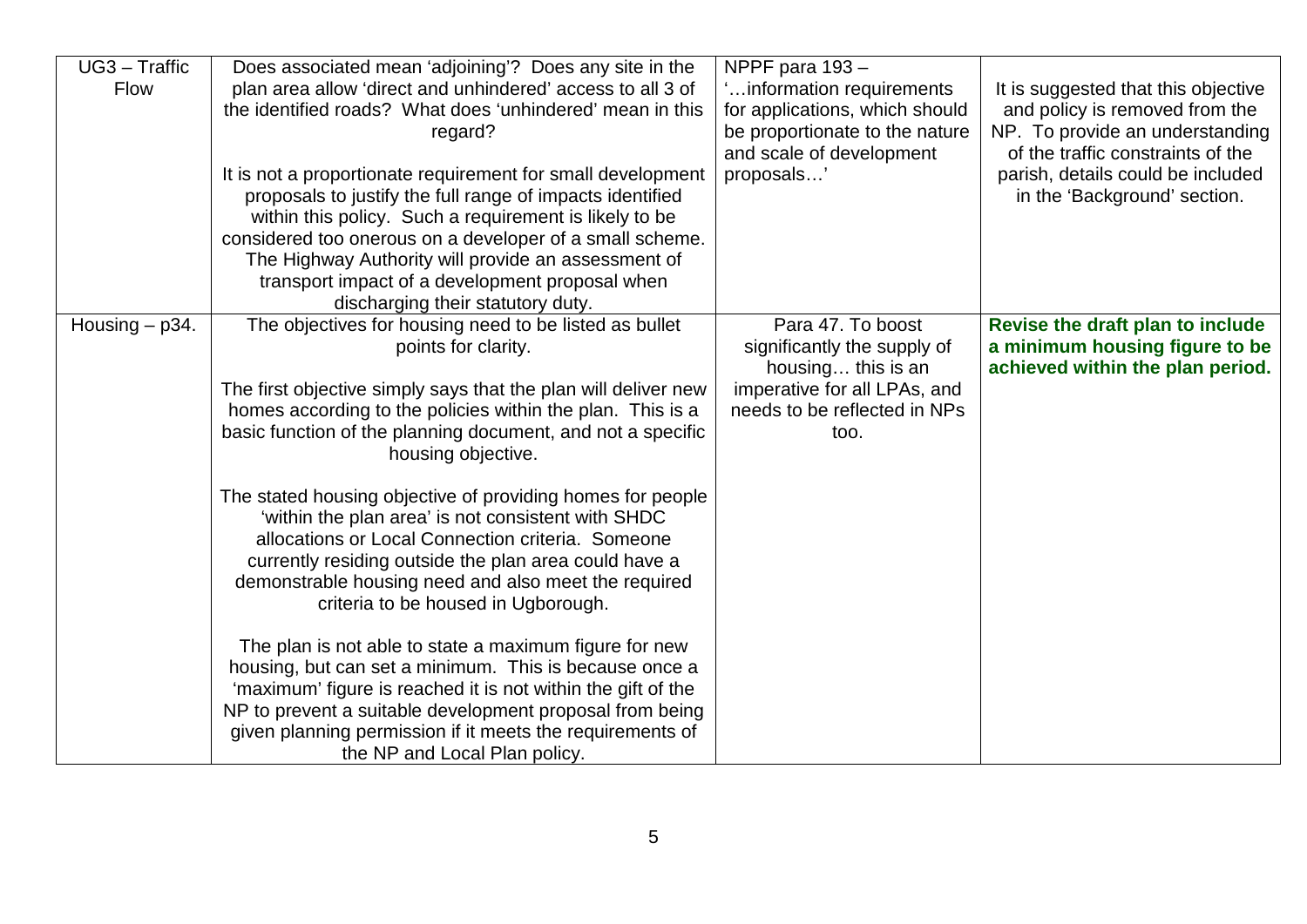| Housing - p35 | The plan document seem to suggest that homes will be            | Para 47 again. | <b>Revise the overall housing</b> |
|---------------|-----------------------------------------------------------------|----------------|-----------------------------------|
|               | delivered that reflect the historic growth trend from the last  |                | figure to take into account the   |
|               | 15 years. It then goes on to say that the last 20 years         |                | comments provided.                |
|               | have seen a growth of 60 dwellings within the plan area. It     |                |                                   |
|               | is therefore inconsistent to draw a conclusion that 30          |                |                                   |
|               | should be delivered over the next 15 years. Surely an           |                |                                   |
|               | equivalent figure would be for 45 new homes?                    |                |                                   |
|               | The document also acknowledges that there are less              |                |                                   |
|               | opportunities for infill growth, and yet the plan does not use  |                |                                   |
|               | this as an opportunity to identify other sites that can deliver |                |                                   |
|               | new homes, with no justification given for this passive         |                |                                   |
|               | strategy.                                                       |                |                                   |
|               |                                                                 |                |                                   |
|               | Whilst SHDC have not provided a specific housing target         |                |                                   |
|               | for Ugborough, there is an expectation that the NP will         |                |                                   |
|               | identify a proportionate figure that will allow for the         |                |                                   |
|               | sustainable growth of the village and wider parish - this       |                |                                   |
|               | means market housing as well as affordable housing.             |                |                                   |
|               |                                                                 |                |                                   |
|               | In 2009, SHDC had a Rural Areas DPD examined. It                |                |                                   |
|               | proposed a site of up to 25 dwellings for Ugborough.            |                |                                   |
|               | Although the site was not allocated due to constraints          |                |                                   |
|               | regarding flood zones and access, the examiner did not          |                |                                   |
|               |                                                                 |                |                                   |
|               | question the appropriateness of the figure. Whilst SHDC         |                |                                   |
|               | did not identify a site to allocate, the figure of 25 for a 7   |                |                                   |
|               | year period was not disputed. Applying a similar rationale      |                |                                   |
|               | for the NP plan period of 15 years, a figure of 50 would be     |                |                                   |
|               | reasonable.                                                     |                |                                   |
|               |                                                                 |                |                                   |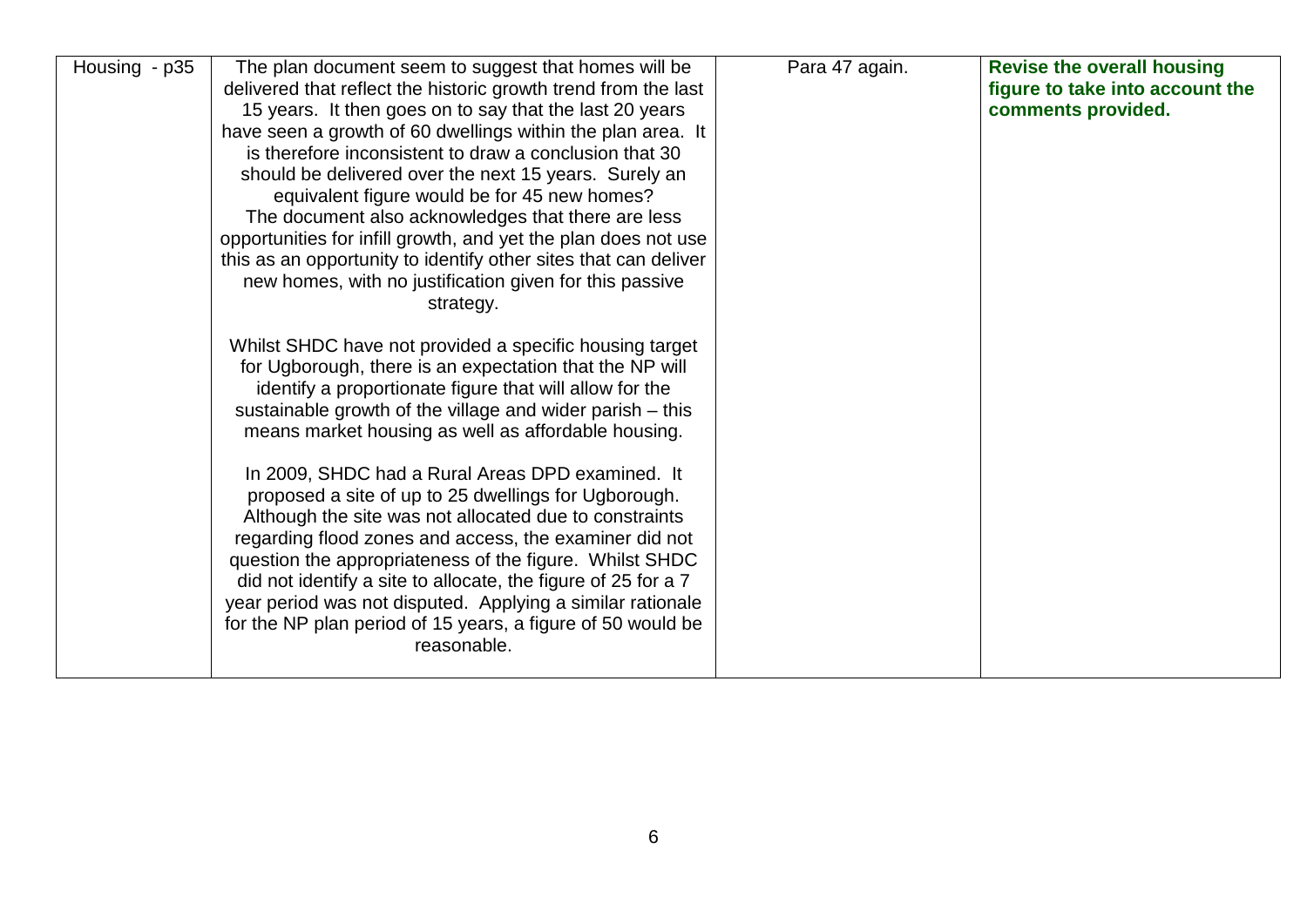| $UG4 - Small$ | Whilst it is accepted that some in the community have         | NPPF Para 159 - Housing           | <b>UG4: Small scale housing</b>            |
|---------------|---------------------------------------------------------------|-----------------------------------|--------------------------------------------|
| Scale Housing | expressed a preference for sites of up to 4 dwellings to be   | Evidence.                         | developments                               |
| Developments  | supported, what justification is there for adopting this as a | This relates to the delivery of   | Revise the policy wording to               |
|               | policy requirement? What site assessment has been done        | housing for LPAs through          | remove criterion that are not              |
|               | to demonstrate that sites of such a scale are available and   | Local Plans. If an NP is to be    | justified with evidence. OR,               |
|               | deliverable? What alternative scale of development was        | given the same weight as a        | undertake some site                        |
|               | considered, and what alternative scale of sites were          | Development Plan                  | assessment work that                       |
|               | assessed before concluding that this policy requirement       | Document, it also needs to        | demonstrates that there are                |
|               | was both reasonable and deliverable?                          | accord with the basic             | small sites available to deliver           |
|               | It is highly unlikely that such small schemes will deliver an | evidence requirements of the      | the policy - whilst also                   |
|               | on-site affordable housing, instead contributing small off-   | Local Plan, namely:               | demonstrating that affordable              |
|               | site commuted sums. The investment of such funds are          | to establish realistic            | housing provision will not be              |
|               | time bound, and such small amounts are unlikely to result     | assumptions about the             | undermined by the general                  |
|               | in the delivery of any new affordable housing.                | availability, suitability and the | housing policy.                            |
|               |                                                               | likely economic viability of      | Development of small scale                 |
|               | This policy requirement seriously undermines the ability of   | land to meet the identified       | housing developments will be               |
|               | the plan to meet the identified affordable housing need.      | need for housing over the         | supported subject to the following         |
|               |                                                               | plan period.'                     | criteria:                                  |
|               | All Housing criteria should be consolidated into one          |                                   | $\Box$ . they comprise up to a             |
|               | policy.                                                       |                                   | maximum of 4 dwellings;                    |
|               |                                                               |                                   | $\square$ . the proposals would not have a |
|               |                                                               |                                   | detrimental impact on the                  |
|               |                                                               |                                   | surrounding rural landscape and            |
|               |                                                               |                                   | the landscape setting of                   |
|               |                                                               |                                   | any settlement in the Plan Area;           |
|               |                                                               |                                   | $\Box$ . the development is appropriate    |
|               |                                                               |                                   | in terms of its scale,                     |
|               |                                                               |                                   | character and location with the            |
|               |                                                               |                                   | settlement to which it is                  |
|               |                                                               |                                   | associated; and                            |
|               |                                                               |                                   | the proposals meet the criteria            |
|               |                                                               |                                   | in policies UG11, UG12, UG13               |
|               |                                                               |                                   | and UG14.                                  |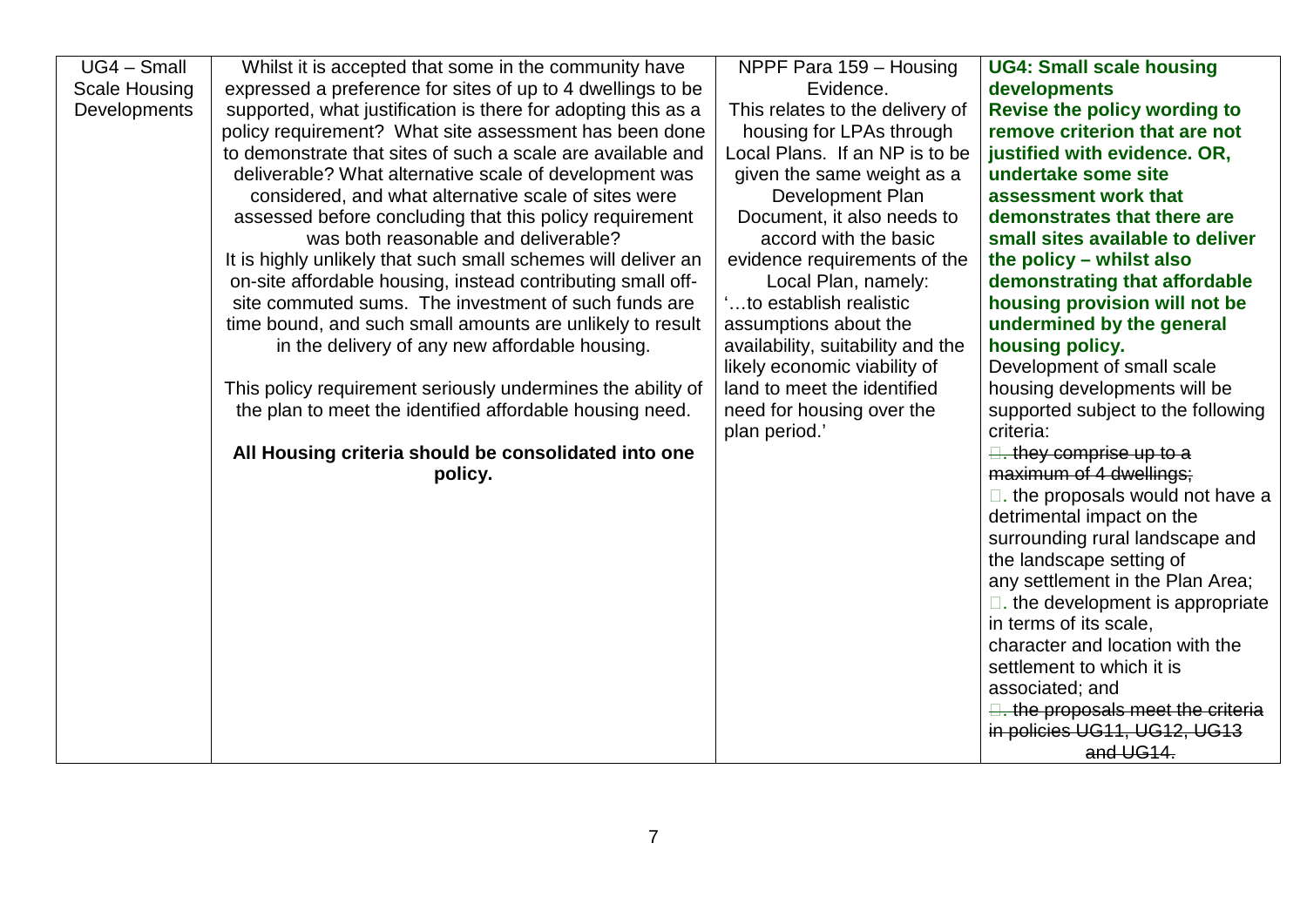| UG5: Infill sites<br><b>UG5: Infill sites</b><br>The principle of development within established<br>NPPF para $14$ – presumption |                                      |
|----------------------------------------------------------------------------------------------------------------------------------|--------------------------------------|
| in favour of sustainable<br>settlements is well established, SHDC is not convinced                                               | <b>Suggested revisions to policy</b> |
| that this policy is necessary.<br>development.<br>wording:                                                                       |                                      |
|                                                                                                                                  | Development for small residential    |
| What does 'well designed' mean? Are there examples of<br>developments on infill and                                              |                                      |
| what the NP means by well designed?<br>redevelopment sites will be                                                               |                                      |
| supported subject to proposals<br>Why should infill development be restricted to 'small,<br>being                                |                                      |
| restricted gaps'? What defines a 'small gap'?<br>well designed and meeting all                                                   |                                      |
|                                                                                                                                  | relevant requirements set out in     |
| other policies in this Plan, and<br>Access constraints will be identified by the Highways                                        |                                      |
| Authority, and there is no certainty of refusal. As<br>where such development:                                                   |                                      |
| mentioned previously, a preferred phrase is 'development<br>$\Box$ . fills a small, restricted gap in                            |                                      |
| will not be supported'.<br>the continuity of existing                                                                            |                                      |
| frontage buildings or on other                                                                                                   |                                      |
| SHDC already has an adopted residential amenity policy<br>sites within a built-up area                                           |                                      |
| which will be applied to all development proposals within<br>where the site is closely                                           |                                      |
| the plan area.<br>surrounded by buildings; and                                                                                   |                                      |
| <b>E.</b> development will be refused<br>where it is considered to be                                                            |                                      |
| unacceptable backland or                                                                                                         |                                      |
| unneighbourly development                                                                                                        |                                      |
| that requires unsuitable access                                                                                                  |                                      |
| (see Devon County Council,                                                                                                       |                                      |
| Planning - Highways                                                                                                              |                                      |
| Development Management                                                                                                           |                                      |
| Advice.                                                                                                                          |                                      |
| 2008), reduces the privacy of                                                                                                    |                                      |
| adjoining properties or is                                                                                                       |                                      |
|                                                                                                                                  | inconsistent with the character of   |
|                                                                                                                                  | the locality.                        |
|                                                                                                                                  |                                      |
|                                                                                                                                  |                                      |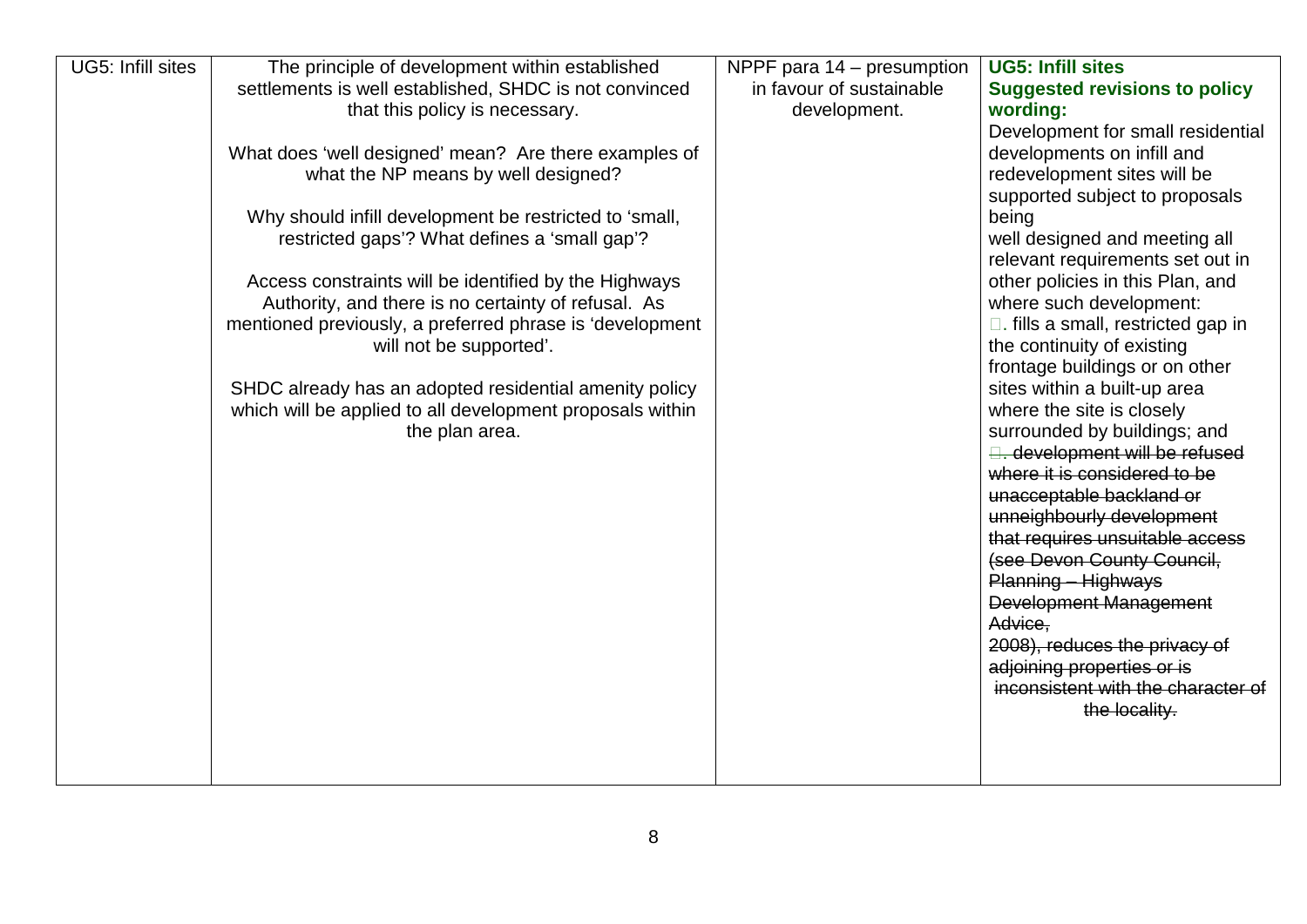| <b>UG6:</b>    | The specific requirements of conversions are either         | Review this policy against          |
|----------------|-------------------------------------------------------------|-------------------------------------|
| Conversion of  | covered through Permitted Development Rights or through     | National and Local Policy - what    |
| Farm Buildings | <b>Local Policy DP16: Conversion and Reuse of Existing</b>  | is it trying to achieve that cannot |
|                | <b>Buildings in the Countryside</b>                         | currently be achieved using         |
|                |                                                             | adopted policies?                   |
| P43.           | The first paragraph seems to suggest an alternative policy  | As part of the wider                |
|                | approach if, after the first 5 years, the plan has not      | reconsideration of housing          |
|                | delivered the housing already identified as being needed.   | policies, should this approach be   |
|                | What evidence is there to suggest that a CLT will be        | incorporated as a formal policy     |
|                | deliverable in 5-years time, and if the principle is        | requirement?                        |
|                | acceptable in 5-years, why not try to bring a community-led | What evidence can the NP use to     |
|                | scheme forward in the first 5-years, maximising the         | show that this policy will deliver  |
|                | chances of the NP actually delivering some housing to       | new homes?                          |
|                | meet local needs?                                           |                                     |
| P44.           | The plan seems to be saying that no active intervention is  |                                     |
|                | being made to meet the identified affordable housing need   |                                     |
|                | for the parish. Instead it seems to suggest that the        |                                     |
|                | allocated site on the east of Ivybridge will provide the AH |                                     |
|                | needed. The proportion of allocated housing within the      |                                     |
|                | allocation was calculated based on the local needs of       |                                     |
|                | Ivybridge, and just because it is within close proximity of |                                     |
|                | Ugborough does not mean that it can absorb the AH need      |                                     |
|                | that the HNS identified. NPs need to be positive and        |                                     |
|                | proactive, if the HNS identified a need of 10 AH dwellings  |                                     |
|                | (both rented and shared ownership) then the NP needs to     |                                     |
|                | show how it is going to take responsibility for delivering  |                                     |
|                | housing to meet that need.                                  |                                     |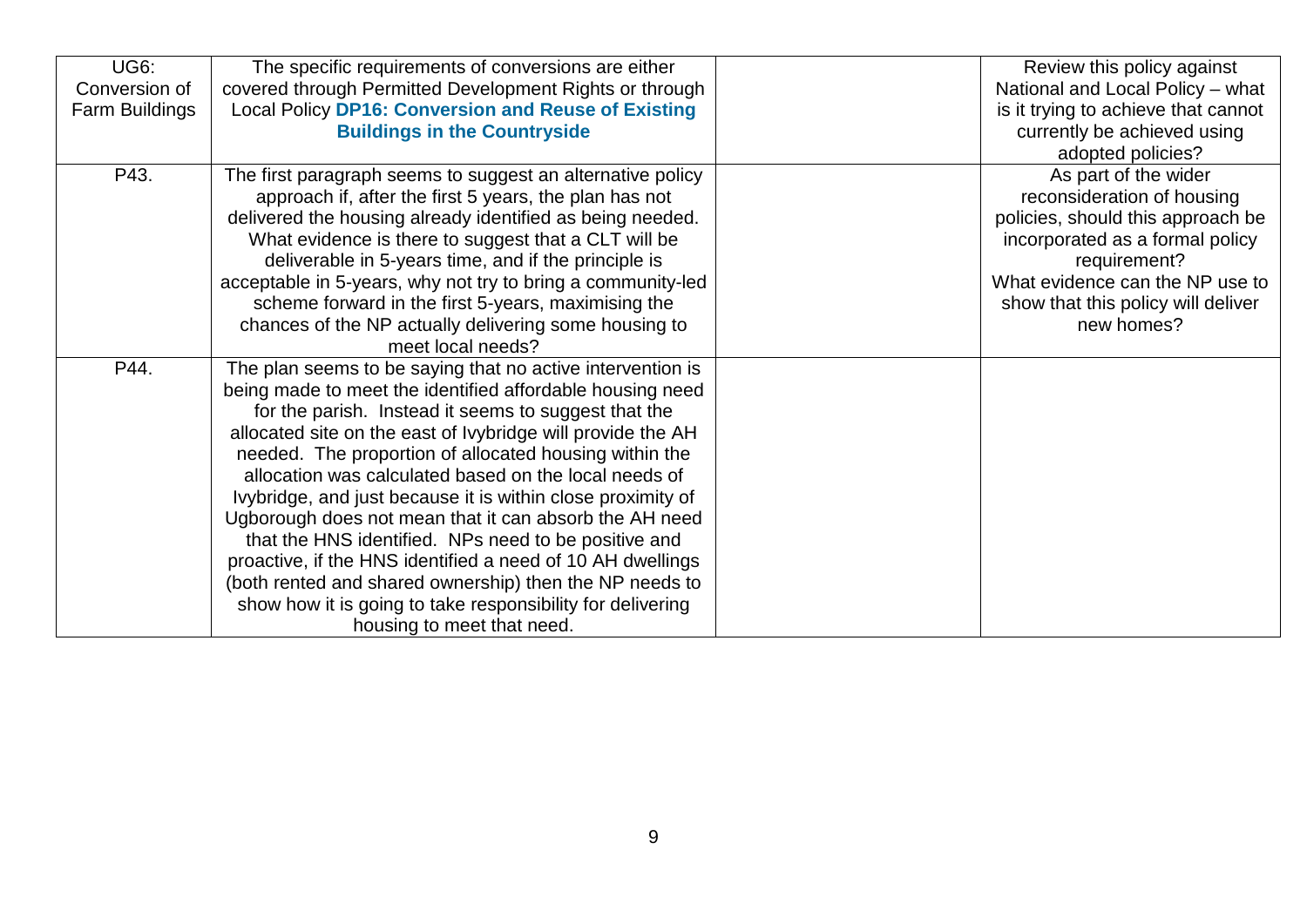| <b>Housing Needs</b><br>$Survey - p43.$ | The Plan states that only "three respondents in the Plan<br>Area were in need of an affordable home within the next<br>five years." The Housing Needs Survey found that there<br>were 10 affordable homes required within the next five<br>year. If this trend were to replicated across the plan<br>period, that would result in 30 affordable homes being<br>needed – and yet the NP is only planning for 30 homes in<br>total for the plan period – for both market and affordable,<br>this seems inconsistent with the evidence. | NPPF para 47 & 54. | Review the evidence provided by<br>the HNS.                                       |
|-----------------------------------------|--------------------------------------------------------------------------------------------------------------------------------------------------------------------------------------------------------------------------------------------------------------------------------------------------------------------------------------------------------------------------------------------------------------------------------------------------------------------------------------------------------------------------------------|--------------------|-----------------------------------------------------------------------------------|
| $UG7 -$<br>Affordable<br>Housing        | Given the lack of subsidy available to deliver affordable<br>housing, it seems unlikely that any schemes on such a<br>small scale will be delivered.<br>Instead of 'social rented', plan should use 'affordable<br>rented' as very few new builds are being developed and let<br>as social rented. Social rent is roughly 60% of the open<br>market value, affordable rented is about 80% of the open<br>market value. Both could be met through LHA.                                                                                |                    | Revise the policy wording to<br>remove constraints over size of<br>development.   |
| UG8 - Local<br>Connection               | UG8 is not currently consistent with the adopted Local<br>Connection criteria of SHDC.                                                                                                                                                                                                                                                                                                                                                                                                                                               |                    | Review the policy wording to<br>ensure conformity with locally<br>adopted policy. |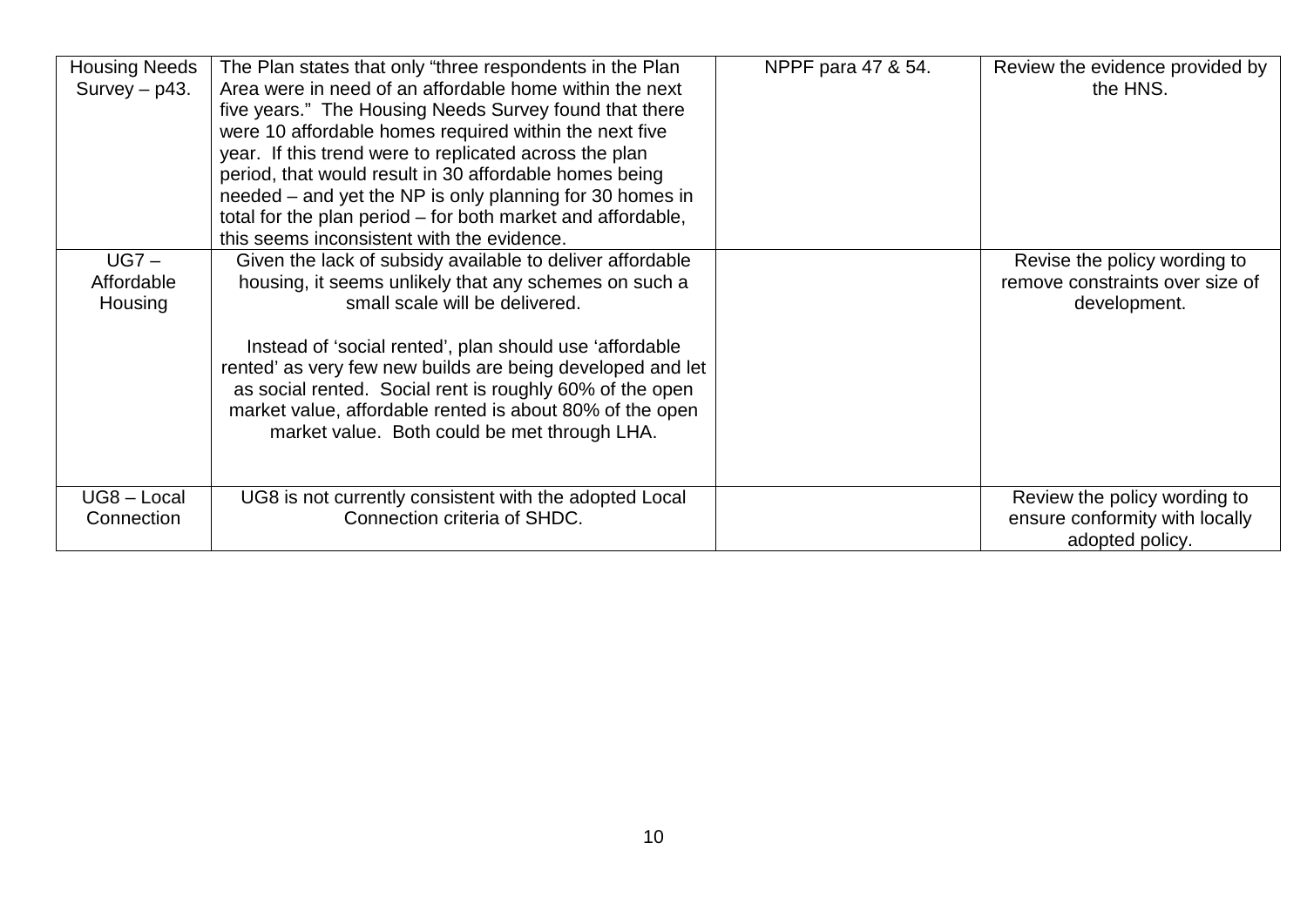| UG9 - Self Build | Whilst SHDC accepts what is trying to be achieved with                 | If a location is considered   | Re-write this policy to more        |
|------------------|------------------------------------------------------------------------|-------------------------------|-------------------------------------|
|                  | this policy, much of what is being required by the NDP can             | sustainable, and accords with | generally supportive policy, and    |
|                  | only be achieved by planning condition, and it is not the job          | para 14, it is not reasonable | refer to standard SHDC planning     |
|                  | of the NDP to write planning conditions, but to create an              | to try and apply a local      | conditions that will be used to     |
|                  | enabling policy framework.                                             | connection clause, or other   | secure the delivery of this type of |
|                  |                                                                        | form of restrictive planning  | housing                             |
|                  | The restrictions required regarding local connection and               | policy.                       |                                     |
|                  | requiring the owner to live in the building once complete              |                               |                                     |
|                  | cannot be applied to dwellings where the general principle             |                               |                                     |
|                  | of development is acceptable. They may be applicable to                |                               |                                     |
|                  | exception sites.                                                       |                               |                                     |
|                  |                                                                        |                               |                                     |
|                  | SHDC will shortly be adopting an Interim S&CB policy that              |                               |                                     |
|                  | only seeks to secure a local connection on exception sites.            |                               |                                     |
| UG10 - Older     | SHDC can see that this policy is well supported by the                 | Supported by NPPF para 50     |                                     |
| Persons          | evidence provided. The second criterion should relate to               |                               |                                     |
| Housing          | potential impact on residential amenity also - refer to                |                               |                                     |
|                  | SHDC policy regarding this.                                            |                               |                                     |
|                  |                                                                        |                               |                                     |
|                  | This policy seems to meet the 3 <sup>rd</sup> Housing Objective of the |                               |                                     |
|                  | plan.                                                                  |                               |                                     |
| Biodiversity-    | The Biodiversity sections seems to be a sub-section of the             | Para 109                      | Simply refer to the NPPF para       |
| p48              | housing theme – why is that?                                           |                               | 109                                 |
| <b>UG11:</b>     | This is another set of criteria relating to housing, and tends         |                               | Consolidate this policy into the    |
| Landscape and    | to repeat criterion found in other policies.                           |                               | housing criteria.                   |
| built            |                                                                        |                               |                                     |
| environment      | Other criterion simply repeat generic national and local               |                               | Or, remove the policy and refer to  |
| character        | policies without providing any greater level of detail or              |                               | the overall intention of the policy |
|                  | interpretation.                                                        |                               | in a transport section. However,    |
|                  |                                                                        |                               | what this policy is seeking to      |
|                  |                                                                        |                               | achieve may be outwith the remit    |
|                  |                                                                        |                               | of a NP.                            |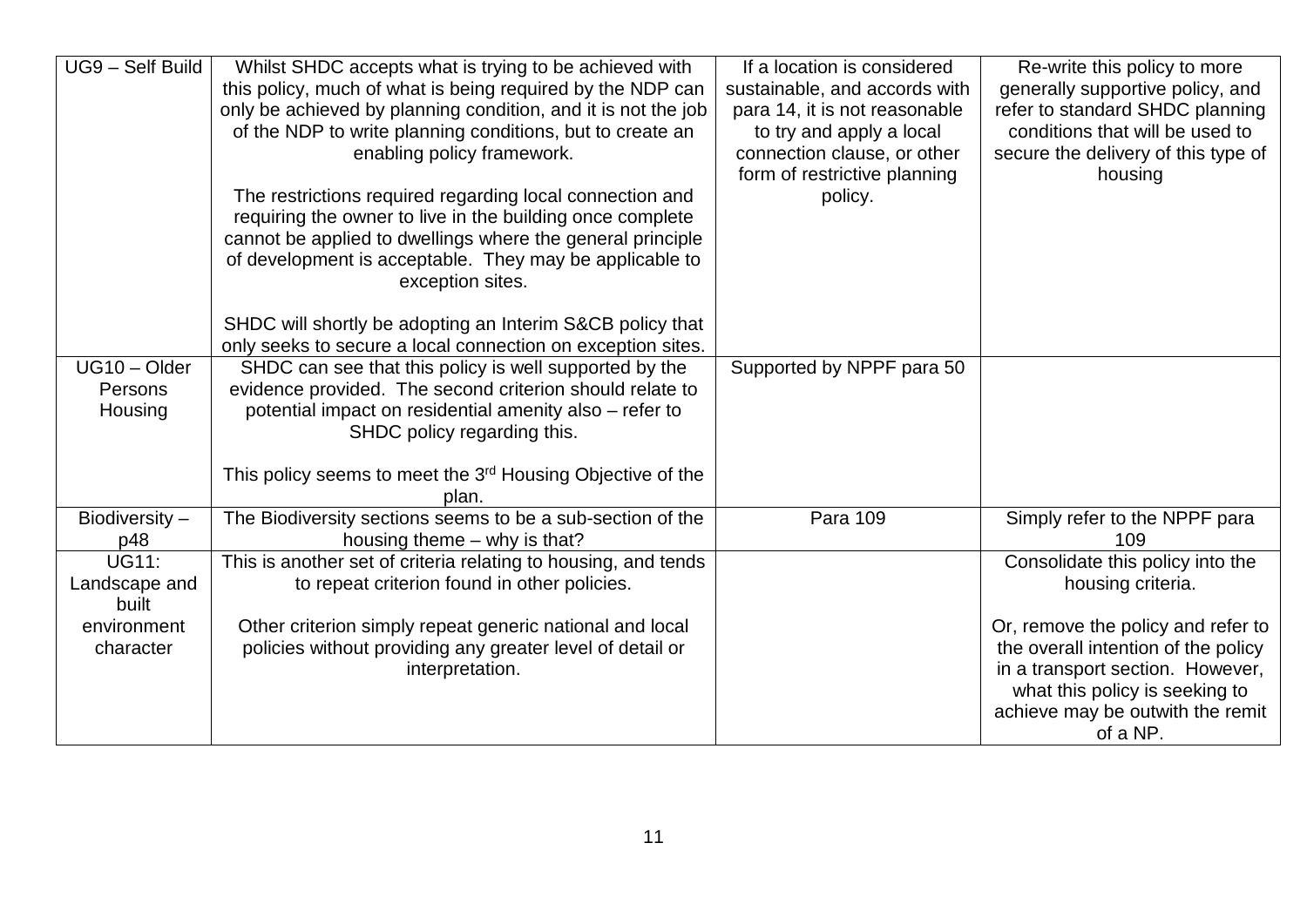| UG12 - Design                    | Good design does not necessarily require replicating what<br>is already in situ, in many cases this can lead to pastiche<br>development that does not add integrity to a built<br>environment, but actively devalues the environment that is | Para 60. Planning policies<br>and decisions should not<br>attempt to impose<br>architectural              | Revise to provide positive<br>examples of what has been<br>developed previously.   |
|----------------------------------|----------------------------------------------------------------------------------------------------------------------------------------------------------------------------------------------------------------------------------------------|-----------------------------------------------------------------------------------------------------------|------------------------------------------------------------------------------------|
|                                  | being sought to preserve.                                                                                                                                                                                                                    | styles or particular tastes and<br>they should not stifle                                                 | Revise the policy to remove<br>prescriptive requirements,                          |
|                                  | Positive examples of good development would have been<br>useful here, in visual form, to give an indication of what is<br>considered desirable.                                                                                              | innovation, originality or<br>initiative through<br>unsubstantiated requirements<br>to conform to certain | providing a general enabling<br>policy that seeks to achieve good<br>design.       |
|                                  | Some of the criteria listed are subjective and open to<br>interpretation without positive examples of what is trying to<br>be achieved.                                                                                                      | development forms or styles.                                                                              |                                                                                    |
| $UG13 -$<br>Conservation<br>Area | Check for conformity with the CACA.<br>How does providing increased parking protect the integrity<br>of the CA?                                                                                                                              | Para 137 - 138.                                                                                           | Revise the policy wording to<br>remove issues related to parking<br>and transport. |
|                                  | Do not confuse the qualitative focus of the CACA and<br>policies by trying to remedy a structural parking deficiency.                                                                                                                        |                                                                                                           |                                                                                    |
| $UG14 -$<br>Sustainability       | This policy looks very confused. It seems to focus heavily<br>on parking, not sustainability. Ref NPPF para 7 - does<br>policy UG14 provide a local definition of sustainability that<br>adds to the content of NPPF para 7?                 | NPPF para 7 explains the<br>three components of<br>sustainable development.                               | Review the need for this policy -<br>what objective is it meeting?                 |
|                                  | It also seems disproportionately onerous for developers of<br>small schemes to demonstrate that there will be benefits to<br>health and wellbeing and improved access to open space<br>etc from what amounts to very small housing schemes.  |                                                                                                           |                                                                                    |
|                                  | If a larger housing scheme were to be proactively enabled,<br>more justification and evidence could be reasonably<br>required. It could also enable more community benefit.                                                                  |                                                                                                           |                                                                                    |